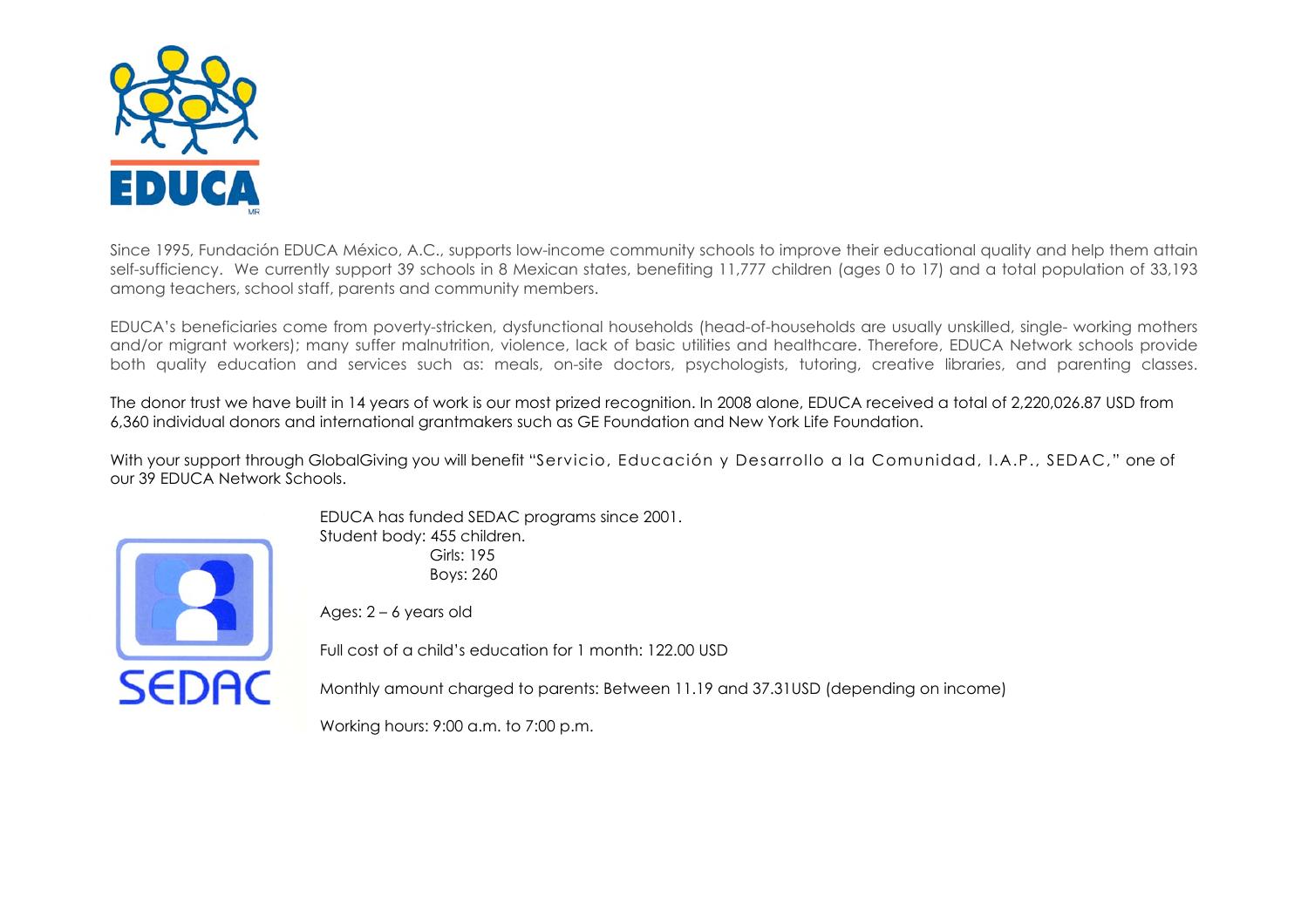Services for students and the community:

- Early formal education
- Meals
- Medical attention
- Dental care
- Psychological services for children with learning disabilities and behavioral problems
- Speech therapy
- Recreational activities
- Parenting classes
- Job skills workshops for the community (textile and brick)
- Physical rehabilitation therapy for community members
- Low-cost groceries
- Low-cost clothing

In 2008, EDUCA provided professional training to 21 SEDAC teachers and 1 principal through our 6<sup>th</sup> Annual Teacher Training Seminar.





In the second quarter of 2009, SEDAC will undergo EDUCA's Financial Strengthening Program which will ensure that its services are carried out today and continued for future generations of at-risk children.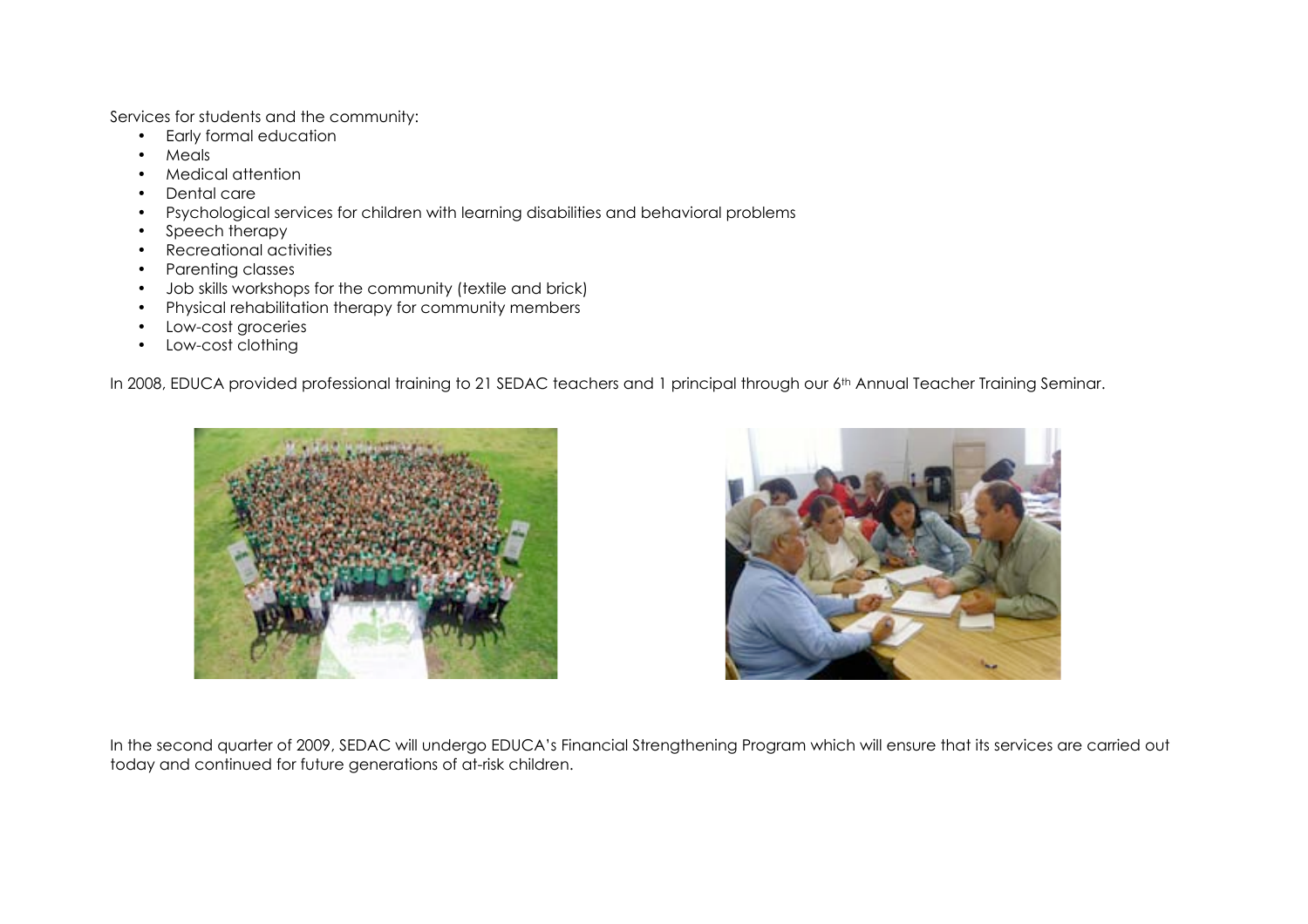

# **Financial Strengthening (FS)**

## **FS Purpose**

Guide each supported school toward its financial sustainability, eliminate its liquidity constraints to cover operating costs and guarantee the continuity of its educational and community services.

## **FS addresses these challenges:**

While working with non-profit community schools for over 14 years, we have learned that one of their main challenges is to overcome their lack of financial resources and of a permanent strategy to obtain them. As a result, they regularly face:

- Dependence on a small number of donors
- **Reduced beneficiary population**
- **EXECUTE:** Little or no improvement of the offered services
- High employee (teacher) turnover due to the extremely low salaries
- Lack of updated textbooks and adequate didactic material
- **EXECUTE:** Little or no training for teachers and staff

## **FS Duration**

6 to 8 months

## **How FS works**

EDUCA pedagogical specialists carried out a detailed Institutional Assessment (IA) of SEDAC to determine its operational, academic and financial needs. We will train a person(s) selected by the school to be the school's full-time fundraiser and we will set a monthly fundraising goal of 3,000.00 MXN equivalent to 230.77 USD (exchange rate of 13:1). We encourage recruitment of *monthly* recurrent donors who contribute small yet fixed amounts each month. This will provide SEDAC with regular cash inflows cover operating costs such as teacher salaries, utilities and child services.

EDUCA processes billing, tax-deductible receipts, and quarterly reports for donors; which is of great help to the supported school.